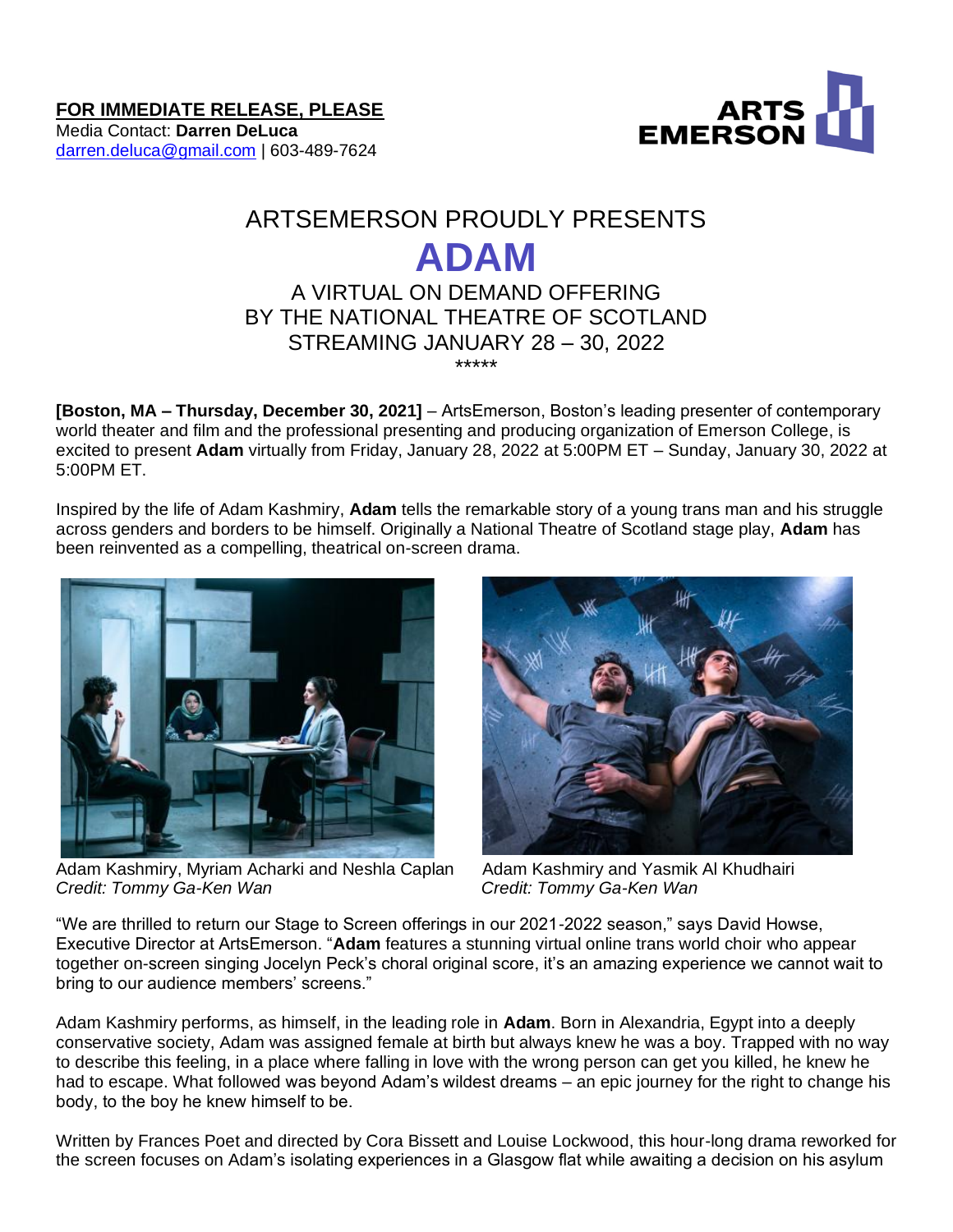claim. Trapped in a Catch 22 where he cannot prove his need for asylum as a trans man until he transitions but is unable to start transitioning until he is granted asylum, Adam is left alone to wrestle with his conflicting thoughts and feelings.

**Adam** first premiered in a National Theatre of Scotland production at Edinburgh's Traverse Theatre in 2017 as part of the Edinburgh Festival Fringe. Since its award-winning opening run, the production has visited venues across the UK, including a run in London as part of the Battersea Arts Centre's Phoenix Season, as well as an international engagement at New York's Skirball Festival in 2019. A one-man version of **Adam** performed by Adam Kashmiry premiered online at The Shedinburgh Fringe Festival in 2020. 

# **For production stills and other media assets, click [here.](https://www.google.com/url?q=https://www.nationaltheatrescotland.com/events/adam&sa=D&source=docs&ust=1640708886123573&usg=AOvVaw0hRSBElGPLGOCwT7zwgwbH)**

# **LISTINGS INFORMATION**

### **Dates:**

Friday, January 28, 2022 at 5:00PM ET – Sunday, January 30, 2022 at 5:00PM ET

**Venue:** Virtual Event [ArtsEmerson.org](http://artsemerson.org/)

## **Running Time:**

60 minutes with pre-recorded post-show discussion

#### **Ticket Information:**

Tickets for **Adam** are Pick Your Price (\$5, \$10, \$15, and \$25) and may be purchased 24/7 at [ArtsEmerson.org,](https://artsemerson.org/events/iphigenia/) or by calling 617-824-8400 (Tue-Sat from 12:00PM ET - 6:00PM ET). For walk-up service, the Paramount Center Box Office (559 Washington Street, Boston) is open Thu-Sat from Noon - 6:00 PM ET.

#### **Credits**

Written by Frances Poet Directed by Cora Bissett and Louise Lockwood Produced by National Theatre of Scotland and Hopscotch Films Commissioned by BBC Scotland and BBC Arts Additional credits can be found [here](http://www.nationaltheatrescotland.com/events/adam)

### **PRESENTER INFORMATION**

## **ArtsEmerson**

ArtsEmerson is the professional presenting and producing organization at Emerson College, and its mission is to bring people together to experience powerful performances that delight, provoke, and inspire, celebrating both our differences and common humanity. Founded in 2010 by Robert J. Orchard — the year the U.S. Census confirmed there was no single cultural majority in Boston — ArtsEmerson is committed to building a cultural institution that reflects the diversity of our city. Our imaginative and globe-spanning live and virtual performances, films, and conversations invites each of us to be part of a Boston that is more creative, equitable, and connected. ArtsEmerson is led by Executive Director, David Howse. For more information visit [ArtsEmerson.org.](http://artsemerson.org/)

#### **Emerson College**

ArtsEmerson and HowlRound Theatre Commons both operate from within the Emerson College Office of the Arts. Based in Boston, Massachusetts, opposite the historic Boston Common and in the heart of the city's Theatre District, Emerson College educates individuals who will solve problems and change the world through